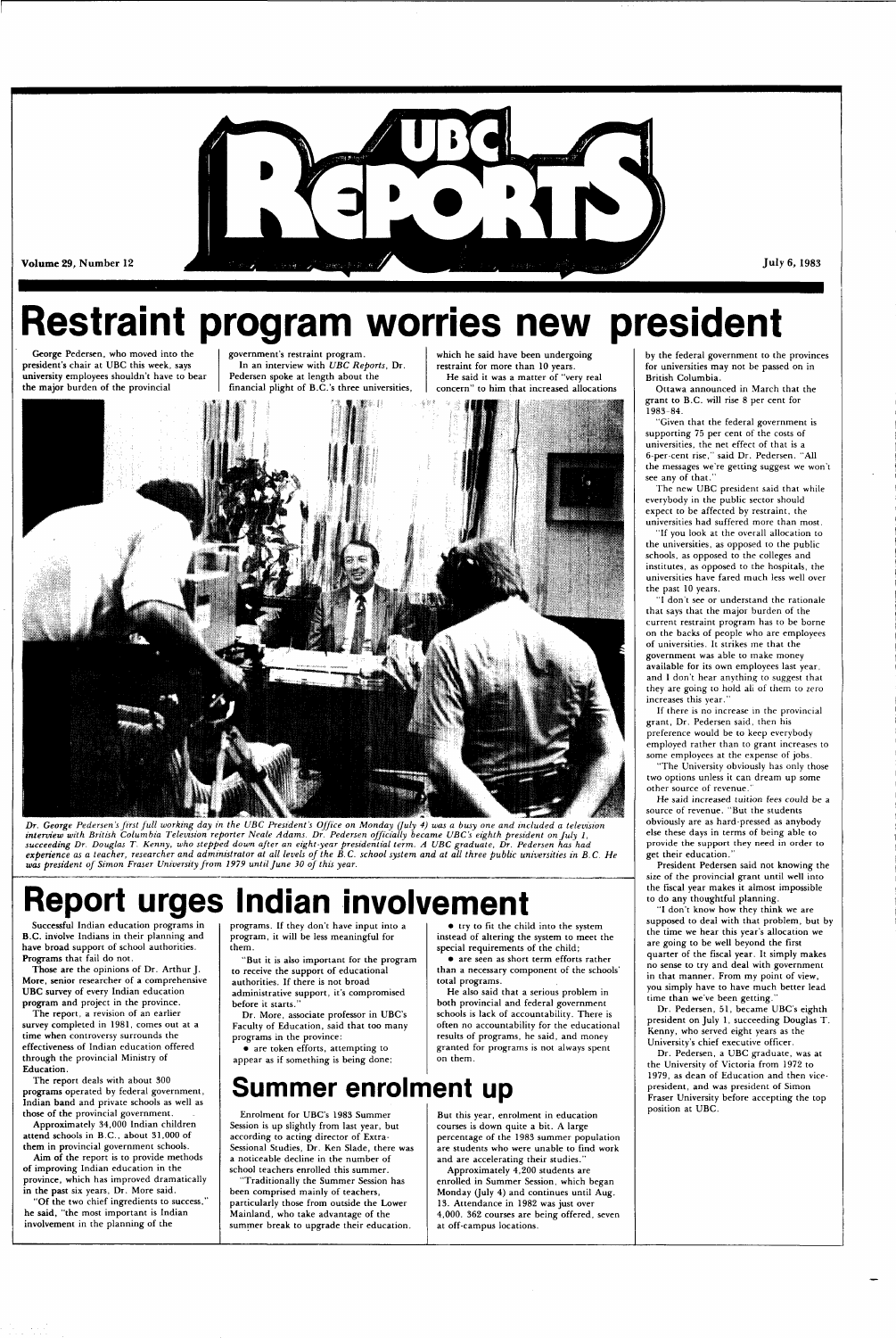





## **Going**



 $G$ ON $e$  *is this hut on West Mall, one of three demolished last week on* the site of the new Physical Plant building. The former army huts are among *the oldest on campus, brought to UBC in 1945 and 1946 for use as classrooms and offices. The huts' most recent occupants, members of the oceanography department, have moved to quarters in the new Bookstore building.* 

### **Challenge trophy up for gradity**

If you'd like to have your department's name engraved on a plaque displayed in the Faculty Club, just organize a six-person darts team and defeat either Physiology or Chemistry — depending upon which of them emerges as the first rightful current holder of the trophy.

Physiology's John Brown, who convinced Fisher Scientific Ltd. to donate the trophy for the annual Faculty Club Darts Tournament, feigned surprise when the plaque arrived with 'Physiology May 1983' already inscribed on one of the perpetual plates.

Chemistry, which claims to have defeated Physiology twice this spring ("ah, yes, but that was before there was a trophy, or rules," says Prof. Brown) immediately issued a formal challenge,

accepted by Physiology.

Once this has been resolved, the trophy will be up for grabs on a challenge basis. The competition involves singles, doubles and team play, and all six members of a departmental team must be Faculty Club members.

And for those who learned their darts under the "double in, double out' standard of the British public house, there is good news: International rules for darts have eliminated that starting double; scoring begins with the first dart thrown, although a double is still required to end a game.

The trophy from Fisher has been mounted in the games room of the Faculty Club.

## **UBC grad student wins young scientist award**

UBC graduate student Andre Van Schyndel received the Marconi International Fellowship Young Scientist Award at a dinner June 17 at Government House in Ottawa. The award was presented by Governor General Edward Schreyer.

Mr. Van Schyndel is working towards his doctoral degree in solid state physics under the supervision of Prof. Rudy Haering, former head of UBC's physics department.

The award is made annually to a promising young scientist not older than 27, the age of Guglielmo Marconi when he sent the world's first wireless signal from England to Signal Hill in St. John's, Newfoundland in 1901. Winners also receive \$5,000 in U.S. funds.

Mr. Van Schyndel, 27, won the award on the basis of brilliant innovations in the area of "talking" books for the blind-the Van Schyndel Voice Indexer -and for his innovative work in battery research and speech compression for hearing-impaired individuals.

His voice indexer is now commercially produced by a Vancouver firm and has received world-wide acceptance in a number of libraries, including the Library of Congress.

The battery research is part of a larger effort under Prof. Haering to develop a light-weight battery using the metal molybdenum, abundant in B.C.

Van Schyndel's speech compression research with other colleagues in physics has resulted in a new hearing aid for the profoundly deaf. Instead of merely amplifying sound as conventional aids do, the device compresses sounds into frequencies which the hearing disabled can hear.



*Andre Van Schyndel* 

## **Tree stands endangered**

To everything there is a season. Alas.

Some of the most admired figures on campus have developed health problems demanding, unfortunately, radical surgery. The prognosis is not good.

Companions to generations at UBC, the Lombardy poplars on the south side of SUB and three of the magnificent Northern Red Oaks on Main Mall are dying.

In the case of the poplars, it's simply because of age. Poplars are a fast-growing, short-lived tree, a favorite in new sub-

### **Orientation programs set**

Orientation programs for prospective students will be held again this summer at UBC. More than 1,700 students participated last summer.

Throughout July, daytime programs will be available from 9:30 a.m. to 4:30 p.m. The program will involve familiarization with the campus, an opportunity to meet faculty advisors and workshops on a variety of topics of value to new students in their adjustment to university life.

Overnight weekend programs of particular interest to those wishing an introduction to residence life or to those unable to attend the daytime programs are also available during July and August. Parents of new students are invited to find out more about UBC by attending an information meeting on July 23. There will be tours of the campus, meetings with faculty advisors and an opportunity to meet with University Student Services people from such areas as Financial Aid, Registration and Counselling.

Further information and attendance arrangements can be made by phoning the Student Counselling and Resources Centre at 228-3180.

### **MA award made**

Glen Douglas Peterson, who will undertake studies on a master's degree program in history at UBC this year, has been awarded a \$10,800 Special MA Scholarship by the Social Sciences and Humanities Research Council.

divisions because they shoot up so quickly. But their lifespan is about that of a human being, which we all know is ridiculously short.

Some of the upper limbs are already dead, presenting a safety hazard to pedestrians. Later this summer the trees will be topped in the hope that radical pruning will stimulate new growth and extend their lifespan a few more years.

Dr. John Worrall, associate professor in UBC's Faculty of Forestry, says the affliction cursing two oaks at the north end of the Sedgewick Library and one east of the Angus Building is probably disturbance of the roots.

When Sedgewick was built 12 years ago, massive plant pots were built around the trees to protect the roots and incorporate the trees into the architecture of the library itself.

The construction work is now probably affecting the trees, causing some upper limbs to die. The concrete sidewalk close to the tree near Angus is probably the source of root disturbance there, Dr. Worrall said.

The dead oak branches will be cut off to see if the trees revive next year. Dr. Worrall is not optimistic about the results and says the trees will probably have to be replaced sooner than later.

### **Benefactor aided library**

Stanley Arkley, a UBC graduate and benefactor of the University's Library and School of Librarianship, died in Seattle on June 23.

Mr. Arkley contributed more than \$25,000 worth of children's literature and American history books to the Library and donated \$10,000 to enhance its collection of children's literature.

In 1976 UBC conferred on him an honorary Doctor of Laws degree.

Mr. Arkley was one of the founders and president of the Friends of the University of British Columbia, established in 1957 to represent American alumni. Before his retirement in 1969 he worked for Doubleday Publishers.

In 1972 the UBC Alumni Association established the Stanley T. Arkley Scholarship in Librarianship in his honor.

 $\overline{2}$